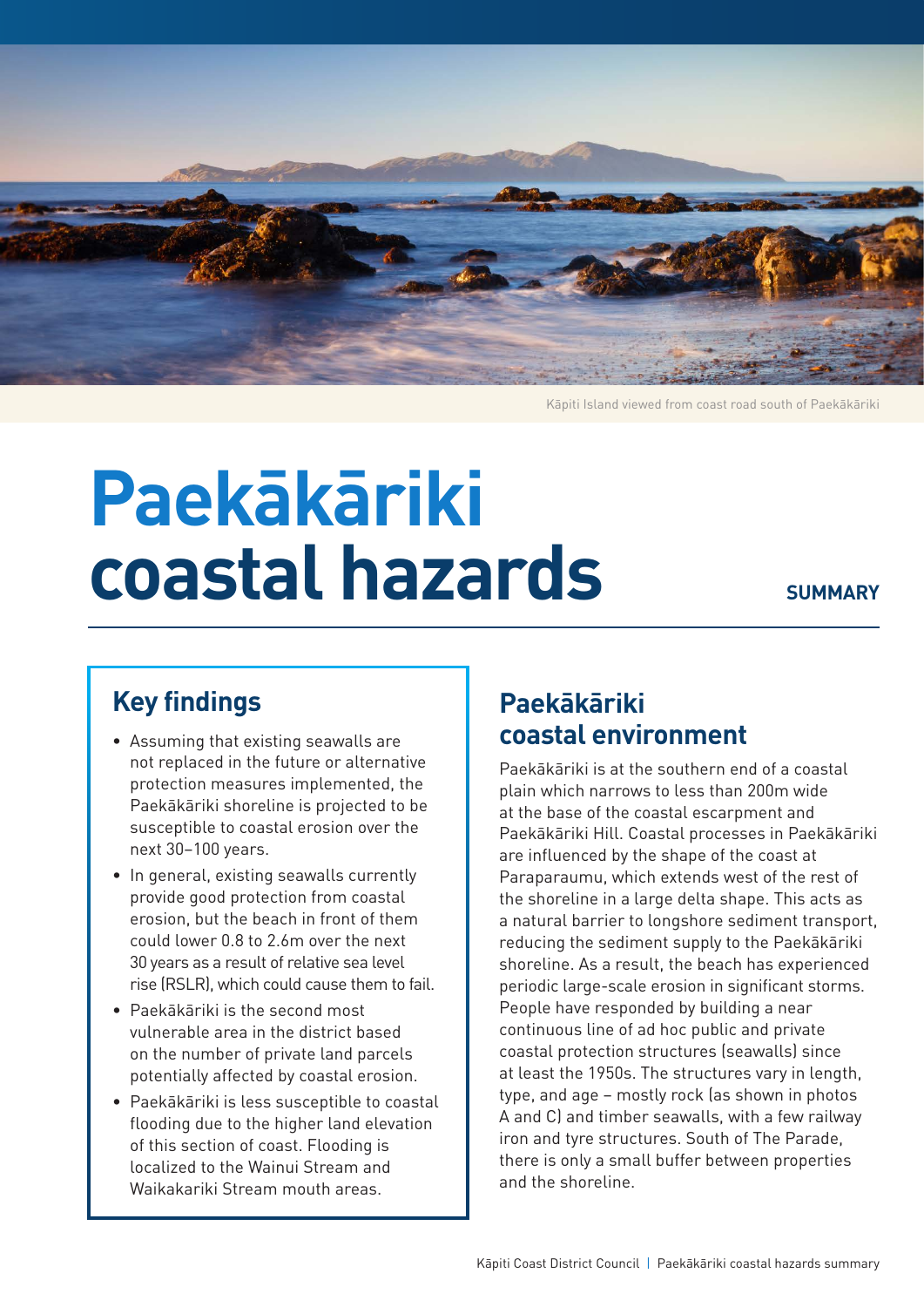# **Coastal hazards**

## **Present-day erosion and flood hazards**

The present-day erosion hazard is what could occur in an extremely large storm (which has a 1% chance of occurring each year in the immediate/ near future), and if the existing protection structures failed, as shown in photo (B). Along the Paekākāriki coast, short term erosion is 'most likely' to be 7 to 20m of erosion.

Due to the high land elevations in Paekākāriki, the present-day flood hazard in the same size event is very minimal and localized to the Wainui Stream and Waikakariki Stream mouths.



A. Rock revetment structure along The Parade.

B. Structure failure and coastal erosion following September 1976 storm.

C. Paekākāriki seawall at Beach Road.

# **Future coastal erosion hazard**

Future projections of shoreline position take into account the presence of current protection structures up to their estimated remaining life (10–50 years). After this it is assumed that the structures are not replaced, alternative protection measures are not implemented, and the beach reverts to a natural system.

#### **Northern Paekākāriki**

Paekākāriki seawall assumed to have at least a 30 year lifetime.

#### **Projected to erode:**

- 8 to 12 m by 2050
- 17 to 30 m by 2070
- 38 to 96 m by 2120

#### **Central Paekākāriki**

Seawall lifetimes vary from 10–30 years along this section.

#### **Projected to erode:**

- 23 to 31 m by 2050
- 30 to 47 m by 2070
- 50 to 100 m by 2120

#### **Southern Paekākāriki**

Seawalls are assumed to last for the next 50 years.

#### **Projected to erode:**

- 8 m by 2050
- 8 m by 2070
- 30 to 72 m by 2120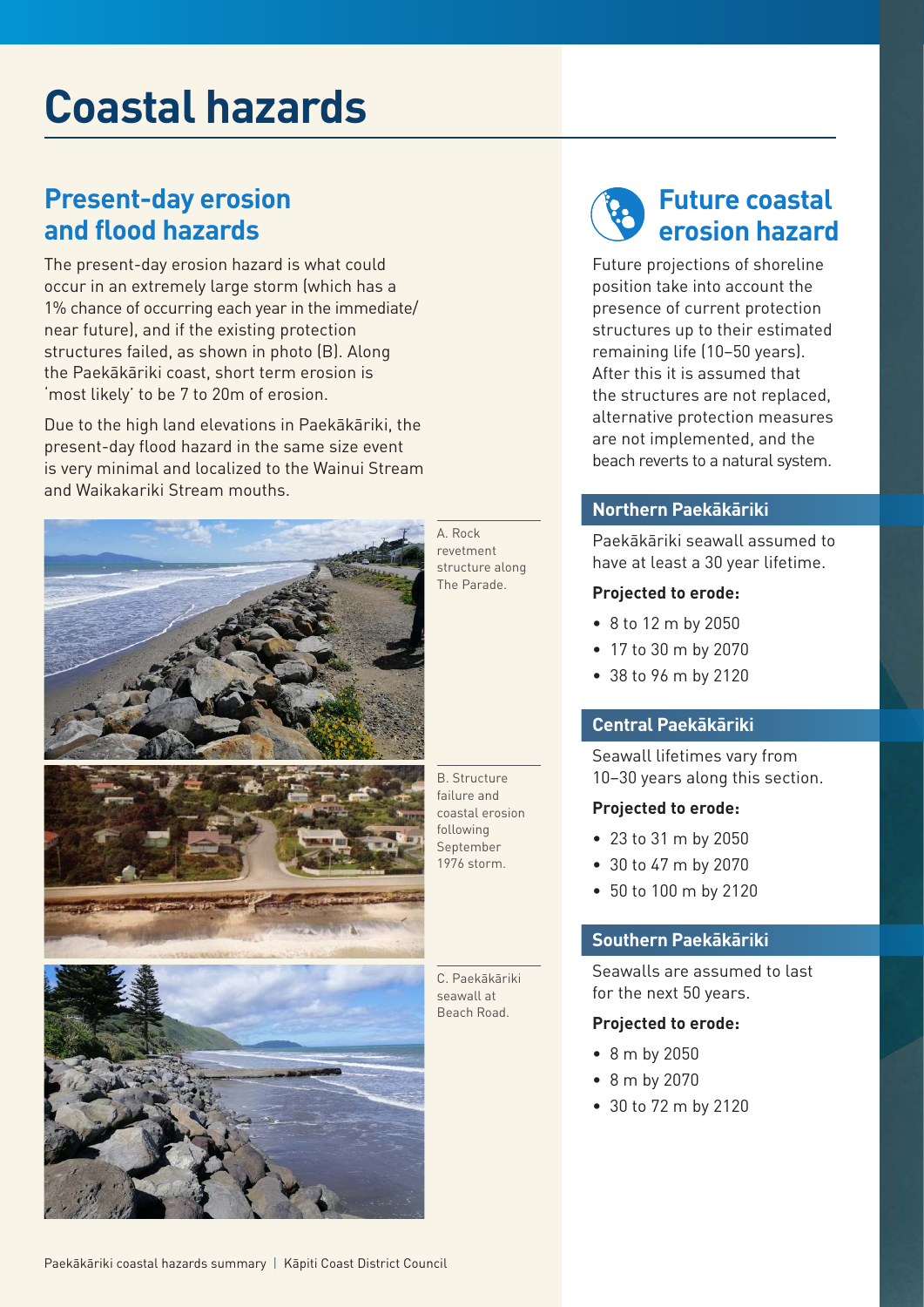**Waikakariki Stream**

**Legend** Streams Stormwater Network

0 250 500 1,000 m

# **Future coastal flood hazard**

Pathways to coastal flooding in Paekākāriki are along the Wainui and Waikakariki Streams. The stormwater drainage network in Paekākāriki is generally raised well above the highest extreme sea level considered in this assessment.

#### **0.4 m and 0.65 m RSLR**

Future flood hazard under lower RSLR scenarios is around the mouths of the Wainui and Waikakariki Streams.

#### **1.65 m RSLR**

Flooding is still mostly localized around the two stream mouths. The mapping shows some localized depressions within the Paekākāriki settlement, which could be susceptible to flooding from stormwater outfalls, but are generally protected by higher surrounding ground levels.

There is a small area around both stream mouths where there could be additional flooding caused by wave run-up.